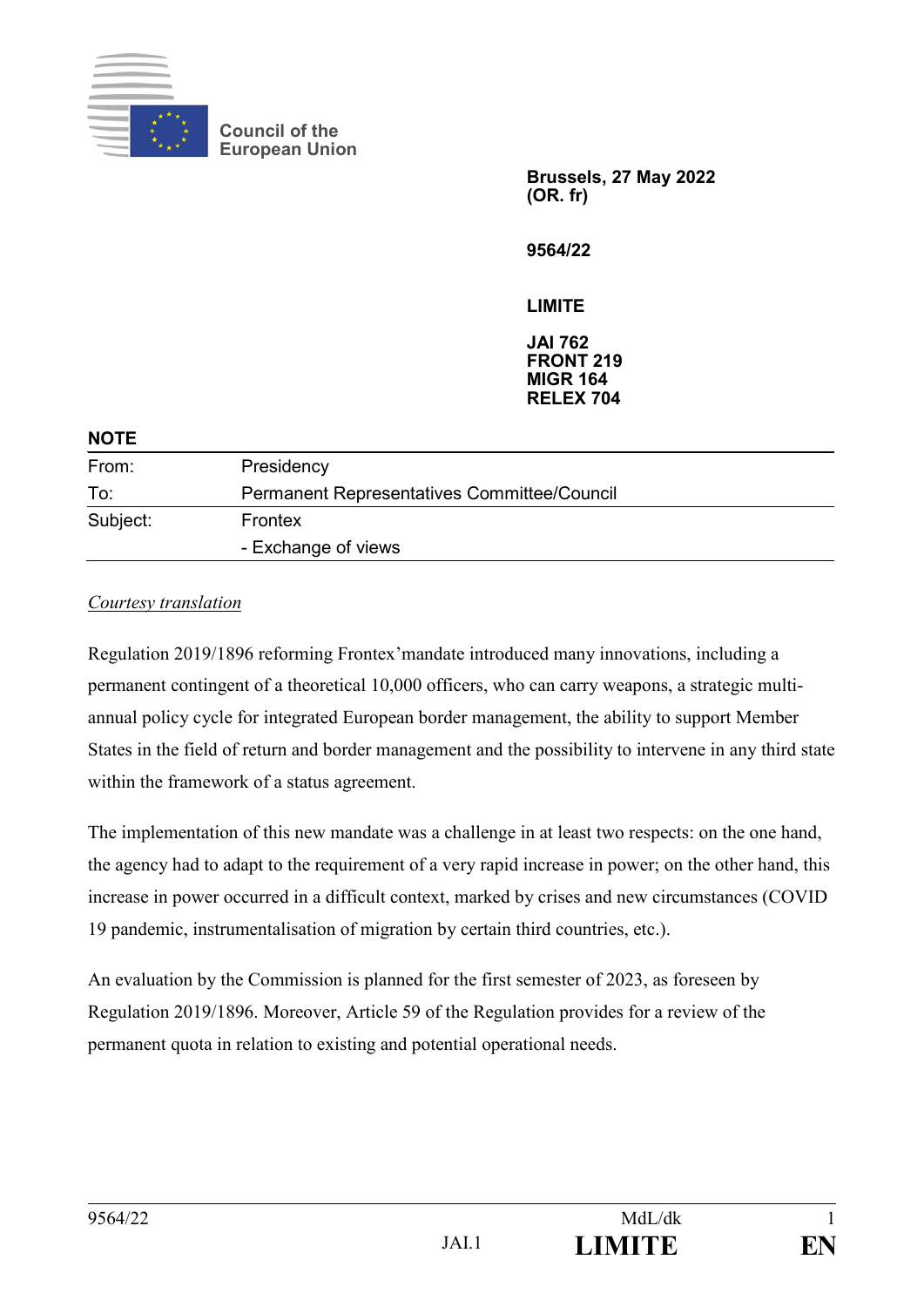On the occasion of the "Schengen Council" on 10 June, the Presidency is proposing a first political exchange of views to the Ministers. The aim is to take stock of how the well-resourced agency can respond effectively to the needs of Member States at the EU's external border. With a new Executive Director to be chosen shortly by the Management Board, it is appropriate to start reflecting now on the main policy objectives to be assigned to him/her, within the framework of the current mandate and respecting the responsibilities of each of the competent bodies.

#### **Constitution of the permanent body**

The Regulation provides for a gradual increase in the size of the permanent quota until 2027, distinguishing between several categories:

- own recruitment (category 1);
- Long-term provisions (category 2);
- Short-term provisions (category 3);
- a rapid response reserve (category 4) has been set up, which will disappear when the objectives of categories 1 and 2 will be achieved.

The target for the end of 2021 was 6,500 for all categories. A capacity of 5 900 has been reached. By 11 May 2022, 835 permanent staff (category 1) have been recruited, against a target of 1,000, which represents an improvement. The agency's first own staff were deployed to the European borders as early as February 2021; to date, deployments to the external borders include 616 category 1, 421 category 2 and 666 category 3 staff, as well as other staff categories (interpreters, technical staff, etc.). Frontex is deploying everyday an average of 2 000 agents.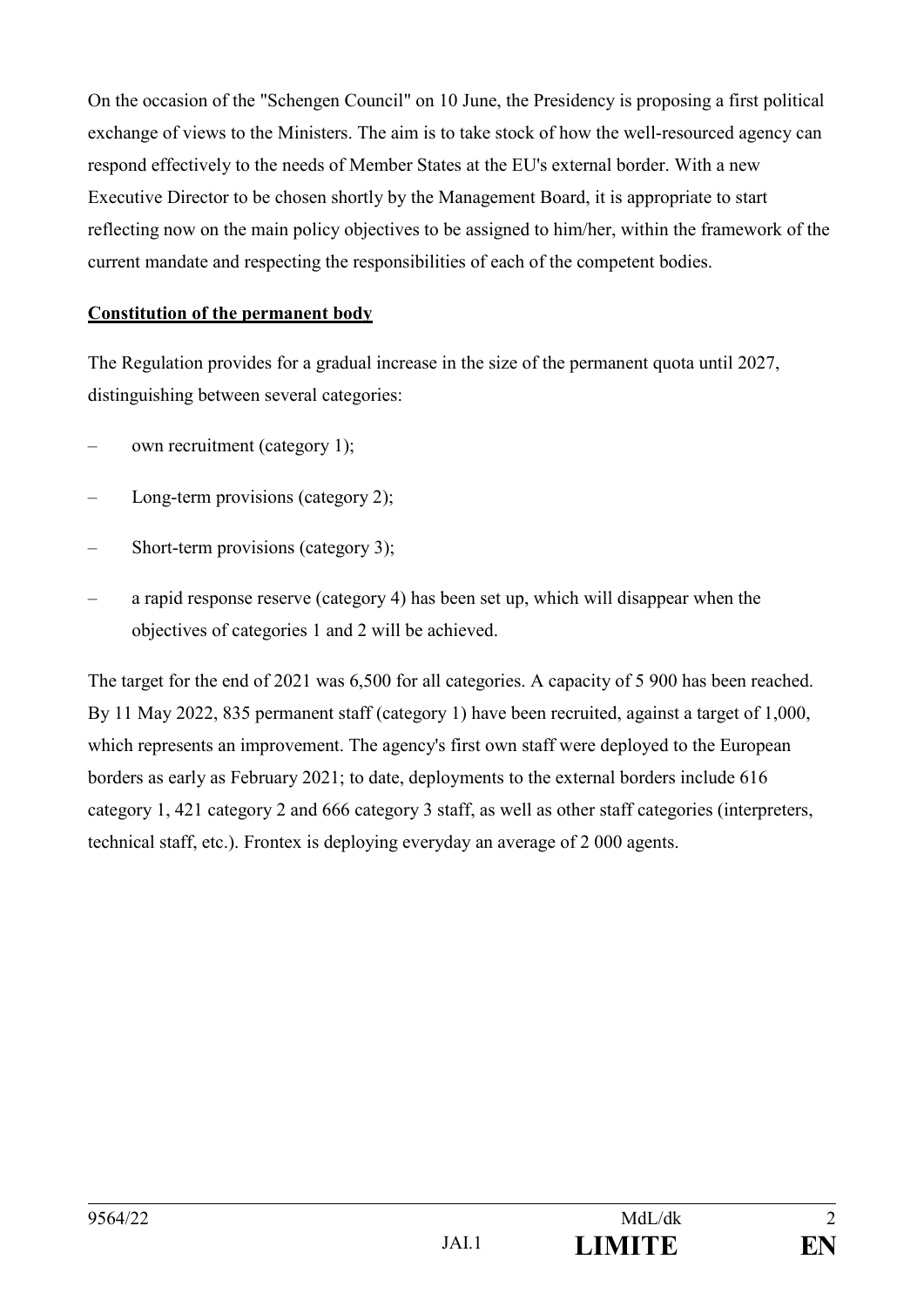The creation of the permanent contingent requires the Member States and the Agency to identify and retain a large pool of staff. It also requires the development of many new tools to ensure the management of the staff, making up the permanent corps (work cycles, on-call duty and leave) as well as to ensure the training and deployment of the agents, both from a logistical (transport and accommodation) and from a legal point of view (carrying of weapons for example).

In parallel, Frontex is currently conducting 20 joint operations. In conjunction with the Member States, it was able to rapidly adapt its operational response in the context of the war in Ukraine, deploying 364 agents, including in Moldova, with which a status agreement was concluded in a very reactive manner.

The needs remain considerable: in addition to the flows of people displaced by the war in Ukraine, the pressure on pre-existing migration routes could increase again, in particular through the effect of the conflict on world food markets; Frontex must provide an essential and much-awaited contribution by the Member States to the progress of the European return policy. Finally, the forthcoming implementation of border information systems, such as EES and ETIAS, also requires support from the agency.

# **Ministers are invited to present their analysis of the trajectory pursued on the deployment of the permanent corps, based on the available pool and the identified needs.**

#### **Governance**

The Management Board is responsible for strategic decisions relating to the operation of the Agency (Article 100 of Regulation 2019/1896). In 2020, it set up an Executive Committee to better prepare its meetings and focus on key issues.

As regards the management of the agency, a new organisation chart was adopted in December 2021. In accordance with the 2019 regulation, three Deputy Executive Directors are now responsible for the management of the permanent staff, operations and return, and information and methods management.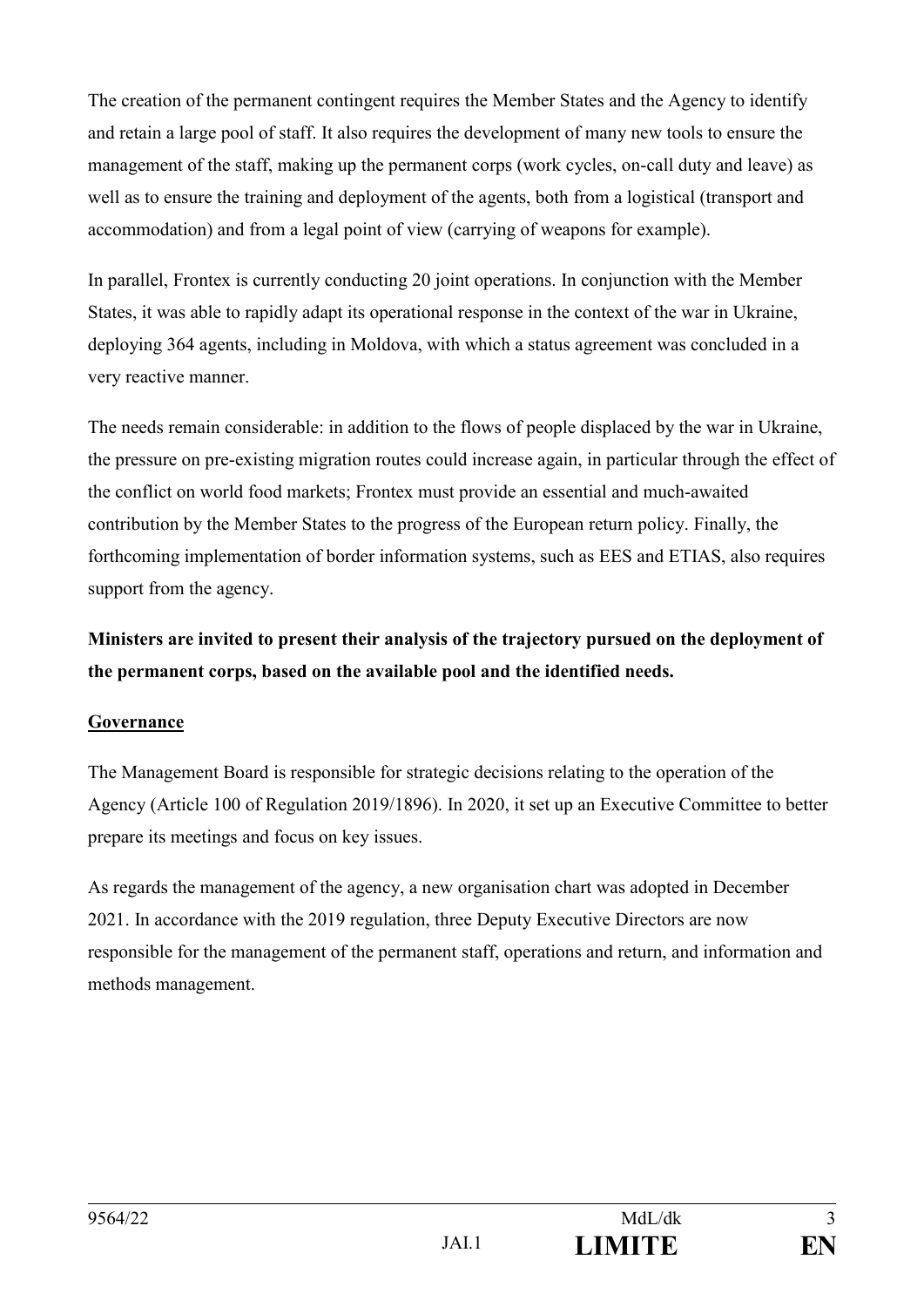As Frontex is an agency that is indispensable for the proper functioning of the Schengen area, with very significant resources, the strategic aspects of its governance must be closely linked to the political debates taking place in the Council and the European Council. At the informal ministerial meeting in Lille on 3 February, the Commission indicated that discussions at ministerial level would be necessary. More generally, Member States' level of representation and commitment in the management board is an issue of utmost importance.

Beyond the functioning of the Management Board, the Presidency considers that the executive directors of the agencies should be regularly invited to COREPER for a general exchange of views, as was the case for the executive director of Europol on 20 January, the director of EASO on 2 March and the executive director of EU-LISA on 13 May. At the political level, the regular holding of concrete and strategic discussions in the framework of the "Schengen Council" should help to give political guidance to the agency.

## **Ministers are invited to express their views on how the Management Board should steer the agency in line with the policy guidelines.**

#### **Support to Member States**

Since its creation, Frontex's tasks have been greatly expanded:

- its officers can now perform virtually any border management or return task, according to the operational plan agreed with the host Member State;
- With regard to return in particular, a new division has been created and Frontex is now starting its activities in the field of voluntary return and reintegration support;
- Frontex is responsible for developing and operating the ETIAS national unit;
- the agency has a key role in risk analysis, assessment of Member States' vulnerabilities and integrated border management (the Commission is due to adopt the first multi-annual strategic policy in this area by the end of the year): it is thus at the heart of the quantitative and qualitative increase in national and European capacities and the synergies between them.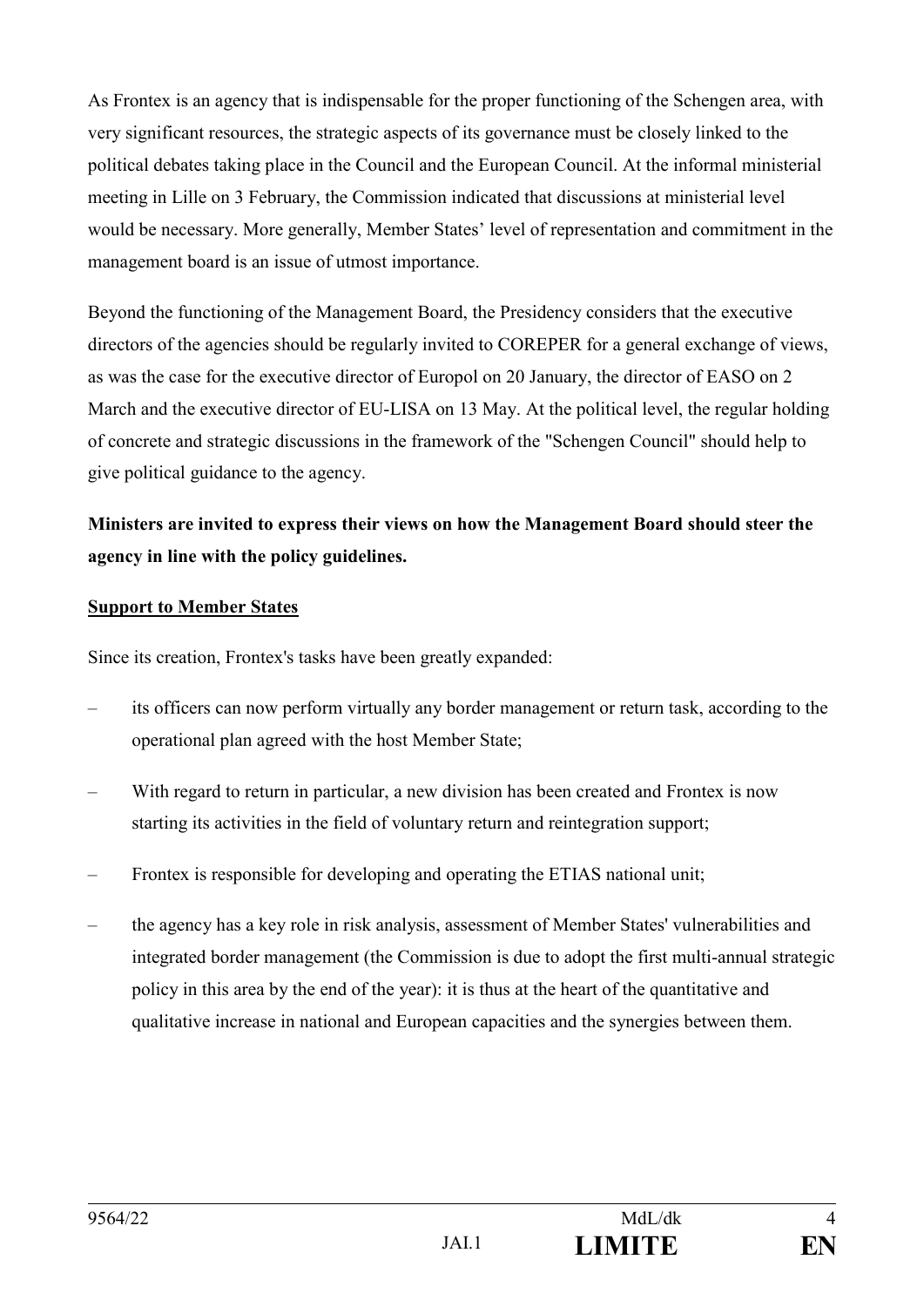The effectiveness of the support provided to Member States depends, inter alia, on operational and technical aspects, including, for example, the length of public procurement procedures after which certain operational means can be deployed.

More fundamentally, Frontex operates within the framework of EU law and the law of the host Member State which exercises its sovereignty. Under EU law, Member States have an obligation to protect external borders and prevent illegal crossings. Member States may take measures to safeguard border security and public order, including in situations where third-country nationals violently force their way into the territory of a Member State. These measures must be proportionate, respect fundamental rights and allow real and effective access to regular entry opportunities and in particular to border procedures.

It is therefore up to the agency to train its staff and to prepare and organise its activities according to this legal framework. In particular, the 2019 Regulation established monitors to support the Fundamental Rights Officer (33 out of 40 have been recruited).

The Commission presented on 24 May 2022 a policy document on integrated border management, which is also a useful contribution to the discussion. The document is now submitted for reflection, before the adoption by the Commission, by the end of this year, of a communication establishing a multiannual strategic policy on this issue. The Schengen Council will thus have the opportunity to clarify, if needed, the conditions under which Frontex should support Member States.

**Ministers are invited to confirm whether the rules applicable to the agency form a legal framework appropriate to the tasks it is to perform.**